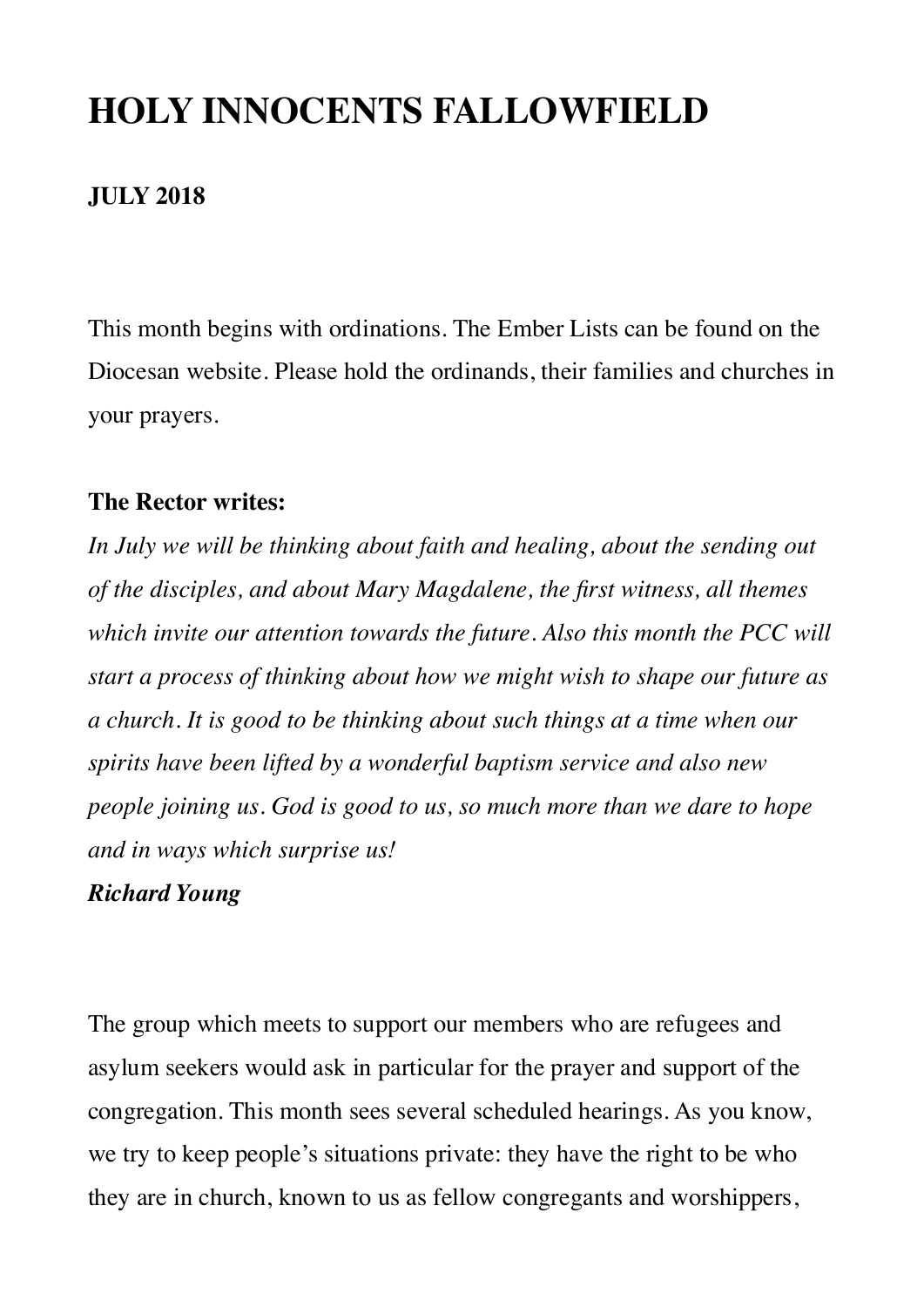but some of them are going through particularly stressful times. Having mistakes from years ago held against them, being asked stupid and personal questions, and being forced to go through a humiliating and stressful hearing is not something we would wish on anyone, least of all people who we count as our friends and valued members of our community. There will be letters to sign!

The lovely people at BGAA have handed over a little parcel of land to Asghar and Ahmad - it is blessed with a very high wall (espalier peaches?) and a shed (alternative accommodation?) and some potential good growing space for fruit and veg. It is late to plant some things, but if anyone has any spare seeds...

### **SUNDAYS AND FESTIVALS IN JULY**

\*\*\*\*\*\*\*\*\*\*\*\*\*\*\*\*\*\*\*\*\*\*\*\*\*\*\*\*\*\*\*\*\*\*\*\*\*\*\*\*\*\*\*\*\*\*\*\*\*\*\*\*\*\*\*\*\*\*\*\* \*\*\*\*\*\*\*

**Sunday July 1st Trinity 5, Proper 8 President and Preacher:** The Revd Canon Michael Ainsworth **Readings:** Lamentations 3:22-33; Psalm 30; 2 Corinthians 8:7-15; Mark 5:21-43 **Hymns:** *New every morning is the love; Gospel Acclamation; Lord you give the great commission; Immortal love, for ever full*

**Other music:** *Morning glory, starlit sky*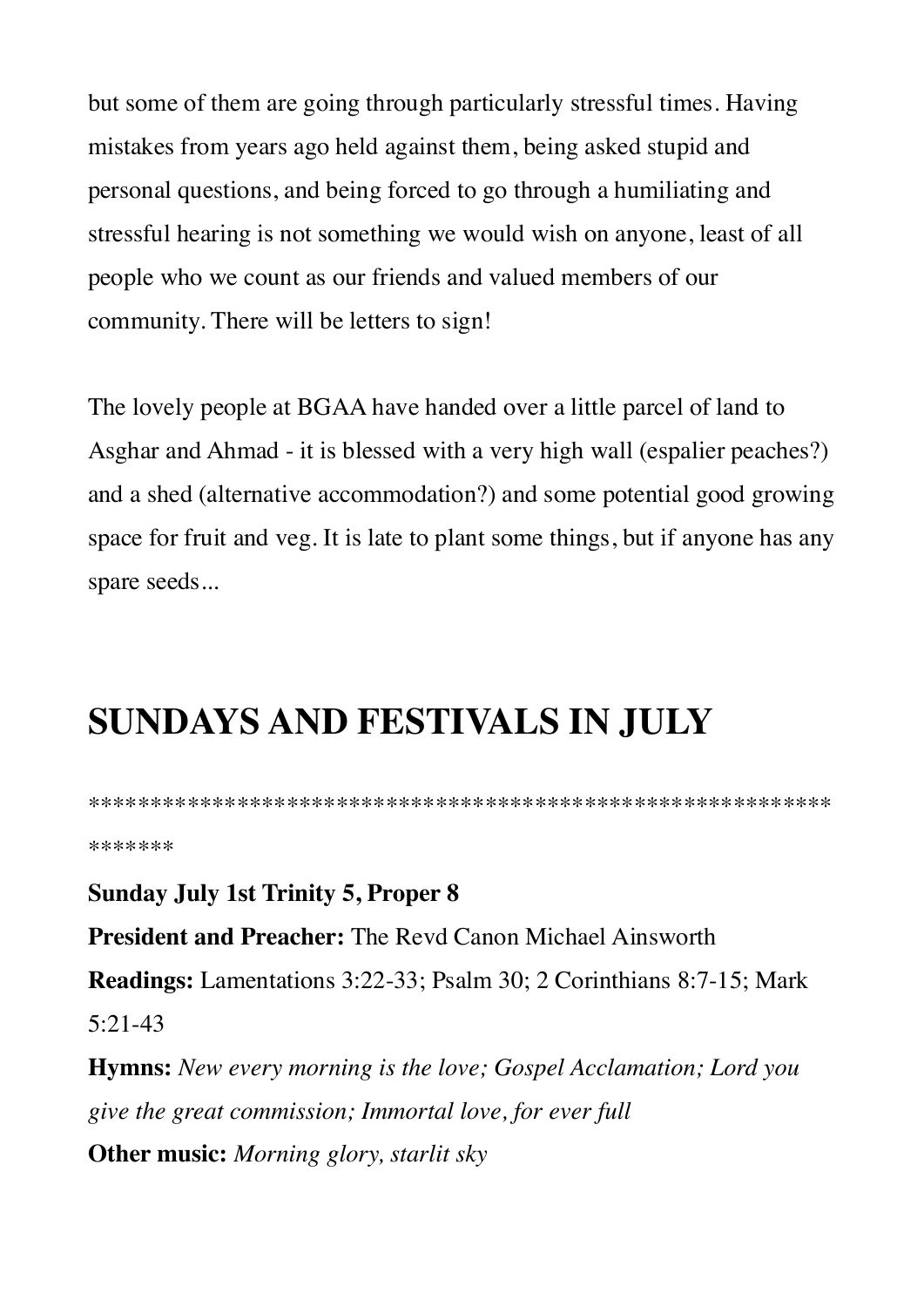\*\*\*\*\*\*\*

### **Sunday July 8th Trinity 6, Proper 9**

**President and Preacher: The Rector** 

**Readings:** Ezekiel 2:1-5; Psalm 123; 2 Corinthians 12:2-10; Mark 6:1-13

**Hymns:** Thou whose almighty word; Spirit of God, unseen as the wind;

Lord of all hopefulness; Thy hand, O God, has guided

**Other music:** Come, my way, my truth, my life

\*\*\*\*\*\*\*

### **Sunday July 15th Trinity 7, Proper 10**

**President and Preacher: The Rector** 

**Readings:** Amos 7:7-15; Psalm 85:8-end; Ephesians 1:3-14; Mark 6:14-29

**Hymns:** Lead us, Heavenly Father, lead us; Father of mercy; God is

working his purpose out; Give me the wings of faith to rise

**Other music:** Come thou fount of every blessing

\*\*\*\*\*\*\*

Monday July 16th: Leavers' Eucharist for St James' School at 9.15am

\*\*\*\*\*\*\*

### Sunday July 22nd St Mary Magdalene, Trinity 8, Proper 11

**President and Preacher: The Rector** 

**Readings:** Jeremiah 26:1-3; Psalm 23; 2 Corinthians 5:14-17; John

 $20:1-2.11-18$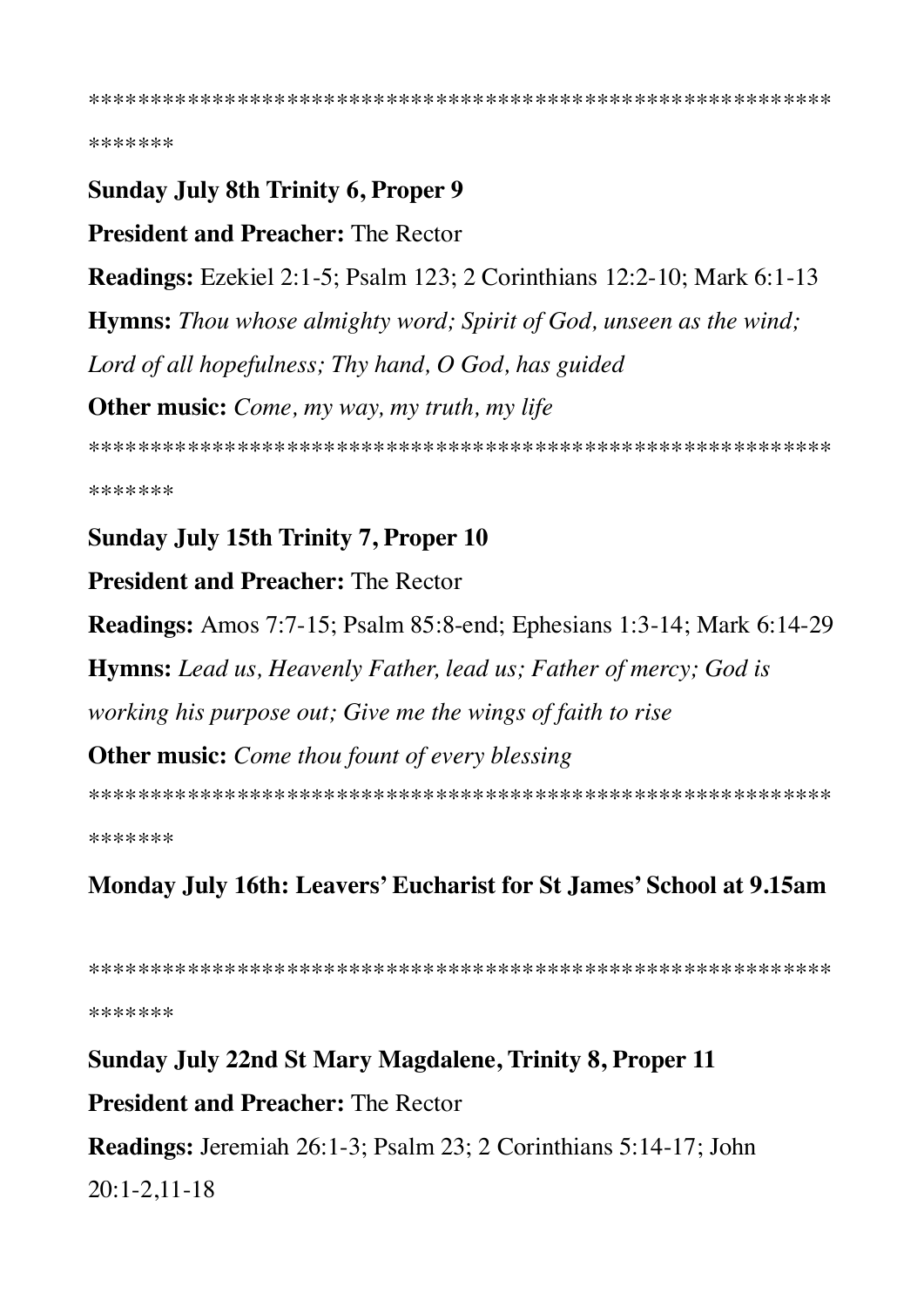**Hymns:** Love divine, all loves excelling; Gospel Acclamation; O thou who at thy Eucharist didst pray; Thine be the glory

**Other music:** As the deer yearns for running streams; Faithful vigil ended

\*\*\*\*\*\*\*\*

# **Sunday July 29th St James the Apostle, Trinity 9, Proper 12 President and Preacher: The Rector**

**Readings:** Jeremiah  $45:1-5$ ; Psalm  $126$ ; Acts  $11:12-12:2$ ; Matthew  $20:20-28$ 

**Hymns:** Father we praise thee; Lord, who shall sit beside thee; We hail thy presence glorious; Fight the good fight **Other music:** *I the Lord of sea and sky* 

\*\*\*\*\*\*\*\*

The Psalm for July 1st is Psalm 30, for which a new metrical (but nonrhyming) setting was found. There aren't a huge number of tunes to that particular metre, but a new one by the late Malcolm Williamson is in one of the latest hymn collections. Harmonised by Paul Leddington Wright, it has a touch of the minuet about it.

However, in this particular collection the tune is set to a Charles Wesley classic - a hymn that in two short verses sums up the Christian journey of faith: